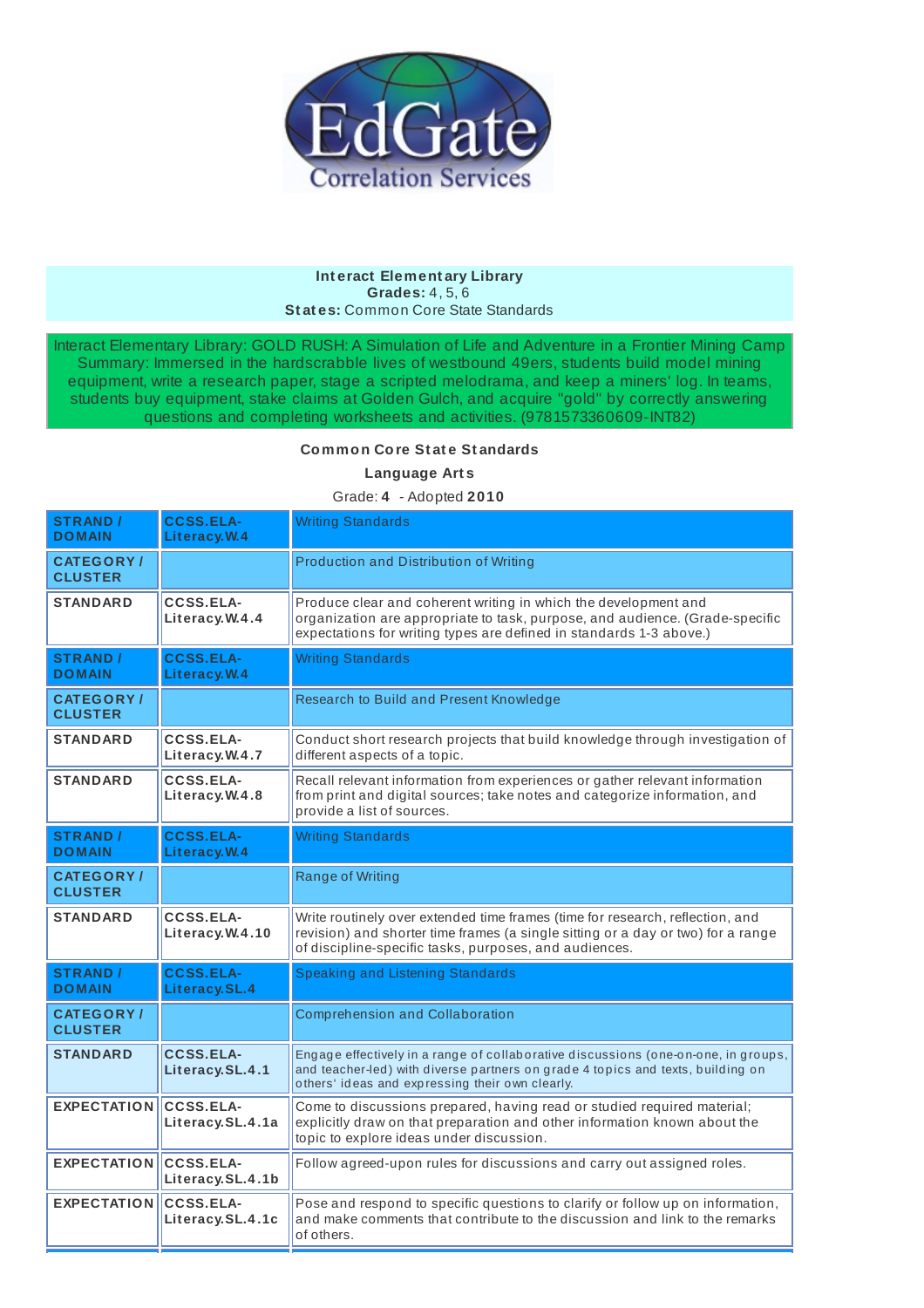| <b>STRAND /</b><br><b>DOMAIN</b>   | <b>CCSS.ELA-</b><br>Literacy.SL.4  | Speaking and Listening Standards                                                                                                                                                                                                              |
|------------------------------------|------------------------------------|-----------------------------------------------------------------------------------------------------------------------------------------------------------------------------------------------------------------------------------------------|
| <b>CATEGORY/</b><br><b>CLUSTER</b> |                                    | Presentation of Knowledge and Ideas                                                                                                                                                                                                           |
| <b>STANDARD</b>                    | CCSS.ELA-<br>Literacy.SL.4.6       | Differentiate between contexts that call for formal English (e.g., presenting<br>ideas) and situations where informal discourse is appropriate (e.g., small-<br>group discussion); use formal English when appropriate to task and situation. |
| <b>STRAND /</b><br><b>DOMAIN</b>   | <b>CCSS.ELA-</b><br>Literacy.L.4   | Language Standards                                                                                                                                                                                                                            |
| <b>CATEGORY/</b><br><b>CLUSTER</b> |                                    | Knowledge of Language                                                                                                                                                                                                                         |
| <b>STANDARD</b>                    | <b>CCSS.ELA-</b><br>Literacy.L.4.3 | Use knowledge of language and its conventions when writing, speaking, reading,<br>or listening.                                                                                                                                               |
| <b>EXPECTATION CCSS.ELA-</b>       | Literacy.L.4.3c                    | Differentiate between contexts that call for formal English (e.g., presenting<br>ideas) and situations where informal discourse is appropriate (e.g., small-<br>group discussion).                                                            |

## Grade: **5** - Adopted **2010**

| <b>STRAND /</b><br><b>DOMAIN</b>    | <b>CCSS.ELA-</b><br>Literacy.RI.5    | Reading Standards for Informational Text                                                                                                                                                                                    |
|-------------------------------------|--------------------------------------|-----------------------------------------------------------------------------------------------------------------------------------------------------------------------------------------------------------------------------|
| <b>CATEGORY/</b><br><b>CLUSTER</b>  |                                      | Integration of Knowledge and Ideas                                                                                                                                                                                          |
| STANDARD                            | <b>CCSS.ELA-</b><br>Literacy.RI.5.7  | Draw on information from multiple print or digital sources, demonstrating the<br>ability to locate an answer to a question quickly or to solve a problem<br>efficiently.                                                    |
| <b>STRAND /</b><br><b>DOMAIN</b>    | <b>CCSS.ELA-</b><br>Literacy.W.5     | <b>Writing Standards</b>                                                                                                                                                                                                    |
| <b>CATEGORY /</b><br><b>CLUSTER</b> |                                      | Production and Distribution of Writing                                                                                                                                                                                      |
| <b>STANDARD</b>                     | <b>CCSS.ELA-</b><br>Literacy.W.5.4   | Produce clear and coherent writing in which the development and<br>organization are appropriate to task, purpose, and audience. (Grade-specific<br>expectations for writing types are defined in standards 1-3 above.)      |
| <b>STRAND /</b><br><b>DOMAIN</b>    | <b>CCSS.ELA-</b><br>Literacy.W.5     | <b>Writing Standards</b>                                                                                                                                                                                                    |
| <b>CATEGORY/</b><br><b>CLUSTER</b>  |                                      | Research to Build and Present Knowledge                                                                                                                                                                                     |
| <b>STANDARD</b>                     | <b>CCSS.ELA-</b><br>Literacy.W.5.7   | Conduct short research projects that use several sources to build knowledge<br>through investigation of different aspects of a topic.                                                                                       |
| <b>STANDARD</b>                     | <b>CCSS.ELA-</b><br>Literacy.W.5.8   | Recall relevant information from experiences or gather relevant information<br>from print and digital sources; summarize or paraphrase information in notes                                                                 |
|                                     |                                      | and finished work, and provide a list of sources.                                                                                                                                                                           |
| <b>STRAND /</b><br><b>DOMAIN</b>    | <b>CCSS.ELA-</b><br>Literacy.W.5     | <b>Writing Standards</b>                                                                                                                                                                                                    |
| <b>CATEGORY/</b><br><b>CLUSTER</b>  |                                      | <b>Range of Writing</b>                                                                                                                                                                                                     |
| <b>STANDARD</b>                     | <b>CCSS.ELA-</b><br>Literacy.W.5.10  | Write routinely over extended time frames (time for research, reflection, and<br>revision) and shorter time frames (a single sitting or a day or two) for a range<br>of discipline-specific tasks, purposes, and audiences. |
| <b>STRAND /</b><br><b>DOMAIN</b>    | <b>CCSS.ELA-</b><br>Literacy.SL.5    | <b>Speaking and Listening Standards</b>                                                                                                                                                                                     |
| <b>CATEGORY/</b><br><b>CLUSTER</b>  |                                      | <b>Comprehension and Collaboration</b>                                                                                                                                                                                      |
| <b>STANDARD</b>                     | <b>CCSS.ELA-</b><br>Literacy.SL.5.1  | Engage effectively in a range of collaborative discussions (one-on-one, in groups,<br>and teacher-led) with diverse partners on grade 5 topics and texts, building on<br>others' ideas and expressing their own clearly.    |
| <b>EXPECTATION</b>                  | CCSS.ELA-<br>Literacy.SL.5.1a        | Come to discussions prepared, having read or studied required material;<br>explicitly draw on that preparation and other information known about the<br>topic to explore ideas under discussion.                            |
| <b>EXPECTATION</b>                  | <b>CCSS.ELA-</b><br>Literacy.SL.5.1b | Follow agreed-upon rules for discussions and carry out assigned roles.                                                                                                                                                      |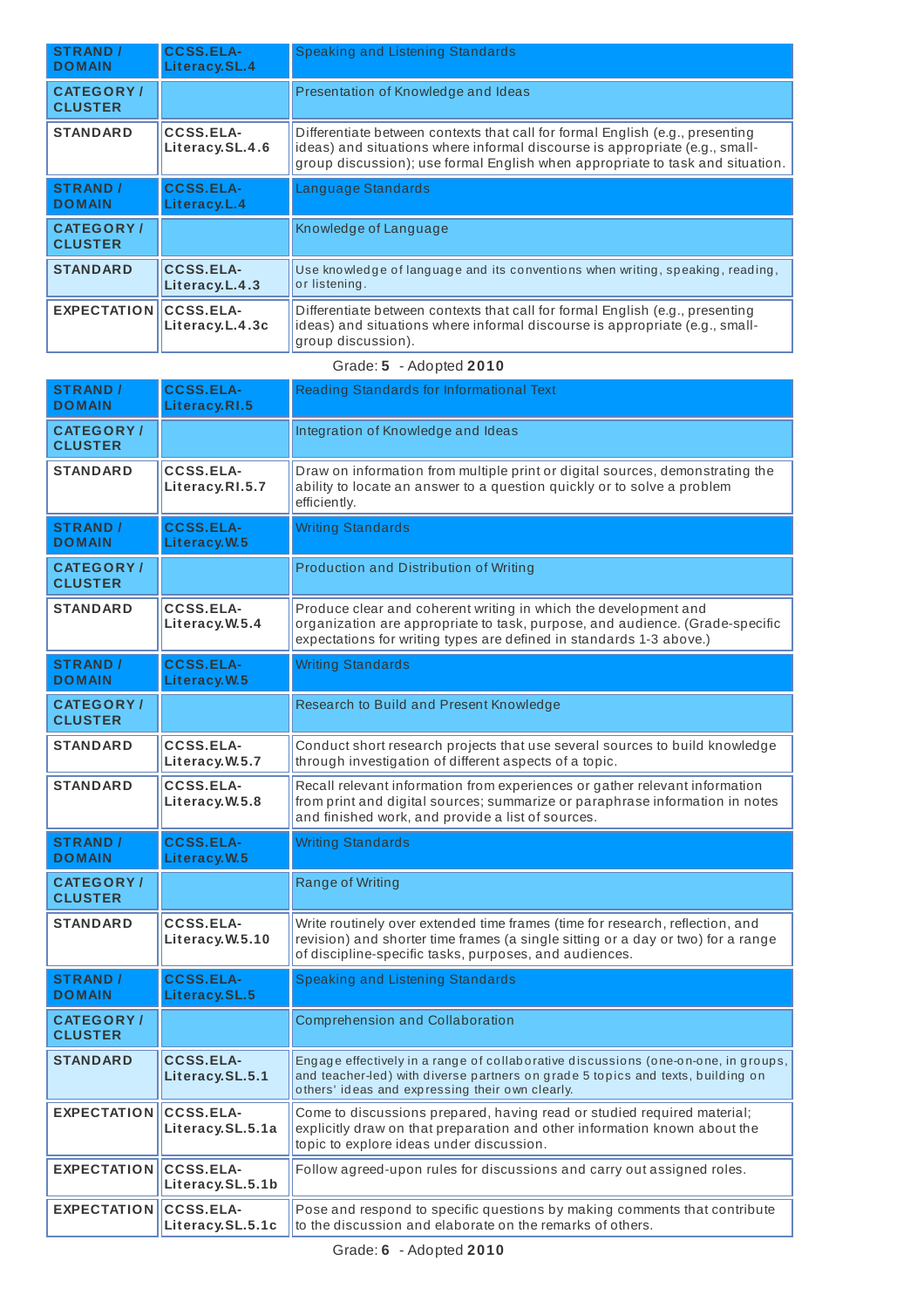| <b>STRAND /</b><br><b>DOMAIN</b>   | <b>CCSS.ELA-</b><br>Literacy.W.6     | <b>Writing Standards</b>                                                                                                                                                                                                                                             |
|------------------------------------|--------------------------------------|----------------------------------------------------------------------------------------------------------------------------------------------------------------------------------------------------------------------------------------------------------------------|
| <b>CATEGORY/</b><br><b>CLUSTER</b> |                                      | Production and Distribution of Writing                                                                                                                                                                                                                               |
| <b>STANDARD</b>                    | <b>CCSS.ELA-</b><br>Literacy.W.6.4   | Produce clear and coherent writing in which the development, organization,<br>and style are appropriate to task, purpose, and audience. (Grade-specific<br>expectations for writing types are defined in standards 1-3 above.)                                       |
| <b>STRAND /</b><br><b>DOMAIN</b>   | <b>CCSS.ELA-</b><br>Literacy.W.6     | <b>Writing Standards</b>                                                                                                                                                                                                                                             |
| <b>CATEGORY/</b><br><b>CLUSTER</b> |                                      | Research to Build and Present Knowledge                                                                                                                                                                                                                              |
| <b>STANDARD</b>                    | <b>CCSS.ELA-</b><br>Literacy.W.6.7   | Conduct short research projects to answer a question, drawing on several<br>sources and refocusing the inquiry when appropriate.                                                                                                                                     |
| <b>STANDARD</b>                    | <b>CCSS.ELA-</b><br>Literacy.W.6.8   | Gather relevant information from multiple print and digital sources; assess the<br>credibility of each source; and quote or paraphrase the data and conclusions<br>of others while avoiding plagiarism and providing basic bibliographic<br>information for sources. |
| <b>STRAND /</b><br><b>DOMAIN</b>   | <b>CCSS.ELA-</b><br>Literacy.W.6     | <b>Writing Standards</b>                                                                                                                                                                                                                                             |
| <b>CATEGORY/</b><br><b>CLUSTER</b> |                                      | Range of Writing                                                                                                                                                                                                                                                     |
| <b>STANDARD</b>                    | <b>CCSS.ELA-</b><br>Literacy.W.6.10  | Write routinely over extended time frames (time for research, reflection, and<br>revision) and shorter time frames (a single sitting or a day or two) for a range<br>of discipline-specific tasks, purposes, and audiences.                                          |
| <b>STRAND /</b><br><b>DOMAIN</b>   | <b>CCSS.ELA-</b><br>Literacy.SL.6    | Speaking and Listening Standards                                                                                                                                                                                                                                     |
| <b>CATEGORY/</b><br><b>CLUSTER</b> |                                      | <b>Comprehension and Collaboration</b>                                                                                                                                                                                                                               |
| <b>STANDARD</b>                    | <b>CCSS.ELA-</b><br>Literacy.SL.6.1  | Engage effectively in a range of collaborative discussions (one-on-one, in groups,<br>and teacher-led) with diverse partners on grade 6 topics, texts, and issues,<br>building on others' ideas and expressing their own clearly.                                    |
| <b>EXPECTATION</b>                 | <b>CCSS.ELA-</b><br>Literacy.SL.6.1a | Come to discussions prepared, having read or studied required material;<br>explicitly draw on that preparation by referring to evidence on the topic, text, or<br>issue to probe and reflect on ideas under discussion.                                              |
| <b>EXPECTATION</b>                 | <b>CCSS.ELA-</b><br>Literacy.SL.6.1b | Follow rules for collegial discussions, set specific goals and deadlines, and<br>define individual roles as needed.                                                                                                                                                  |
| <b>EXPECTATION</b>                 | <b>CCSS.ELA-</b><br>Literacy.SL.6.1c | Pose and respond to specific questions with elaboration and detail by making<br>comments that contribute to the topic, text, or issue under discussion.                                                                                                              |
| <b>STRAND /</b><br><b>DOMAIN</b>   | <b>CCSS.ELA-</b><br>Literacy.SL.6    | <b>Speaking and Listening Standards</b>                                                                                                                                                                                                                              |
| <b>CATEGORY/</b><br><b>CLUSTER</b> |                                      | Presentation of Knowledge and Ideas                                                                                                                                                                                                                                  |
| <b>STANDARD</b>                    | <b>CCSS.ELA-</b><br>Literacy.SL.6.6  | Adapt speech to a variety of contexts and tasks, demonstrating command of<br>formal English when indicated or appropriate.                                                                                                                                           |

## **Social St udies**

| <b>STRAND</b> /<br><b>DOMAIN</b>    | <b>CCSS.ELA-</b><br>Literacy.RH.6-8       | Reading Standards for Literacy in History/Social Studies                                                                                                                |
|-------------------------------------|-------------------------------------------|-------------------------------------------------------------------------------------------------------------------------------------------------------------------------|
| <b>CATEGORY</b> /<br><b>CLUSTER</b> |                                           | Key Ideas and Details                                                                                                                                                   |
| <b>STANDARD</b>                     | <b>CCSS.ELA-</b><br>Literacy.RH.6-<br>8.1 | Cite specific textual evidence to support analysis of primary and secondary<br>sources.                                                                                 |
| <b>STANDARD</b>                     | CCSS.ELA-<br>Literacy.RH.6-<br>8.2        | Determine the central ideas or information of a primary or secondary source;<br>provide an accurate summary of the source distinct from prior knowledge or<br>opinions. |
| <b>STRAND /</b><br><b>DOMAIN</b>    | <b>CCSS.ELA-</b><br>Literacy.RH.6-8       | Reading Standards for Literacy in History/Social Studies                                                                                                                |
| <b>CATEGORY</b> /<br><b>CLUSTER</b> |                                           | <b>Craft and Structure</b>                                                                                                                                              |
| <b>STANDARD</b>                     | CCSS.ELA-<br>Literacy.RH.6-<br>8.5        | Describe how a text presents information (e.g., sequentially, comparatively,<br>causally).                                                                              |
|                                     |                                           |                                                                                                                                                                         |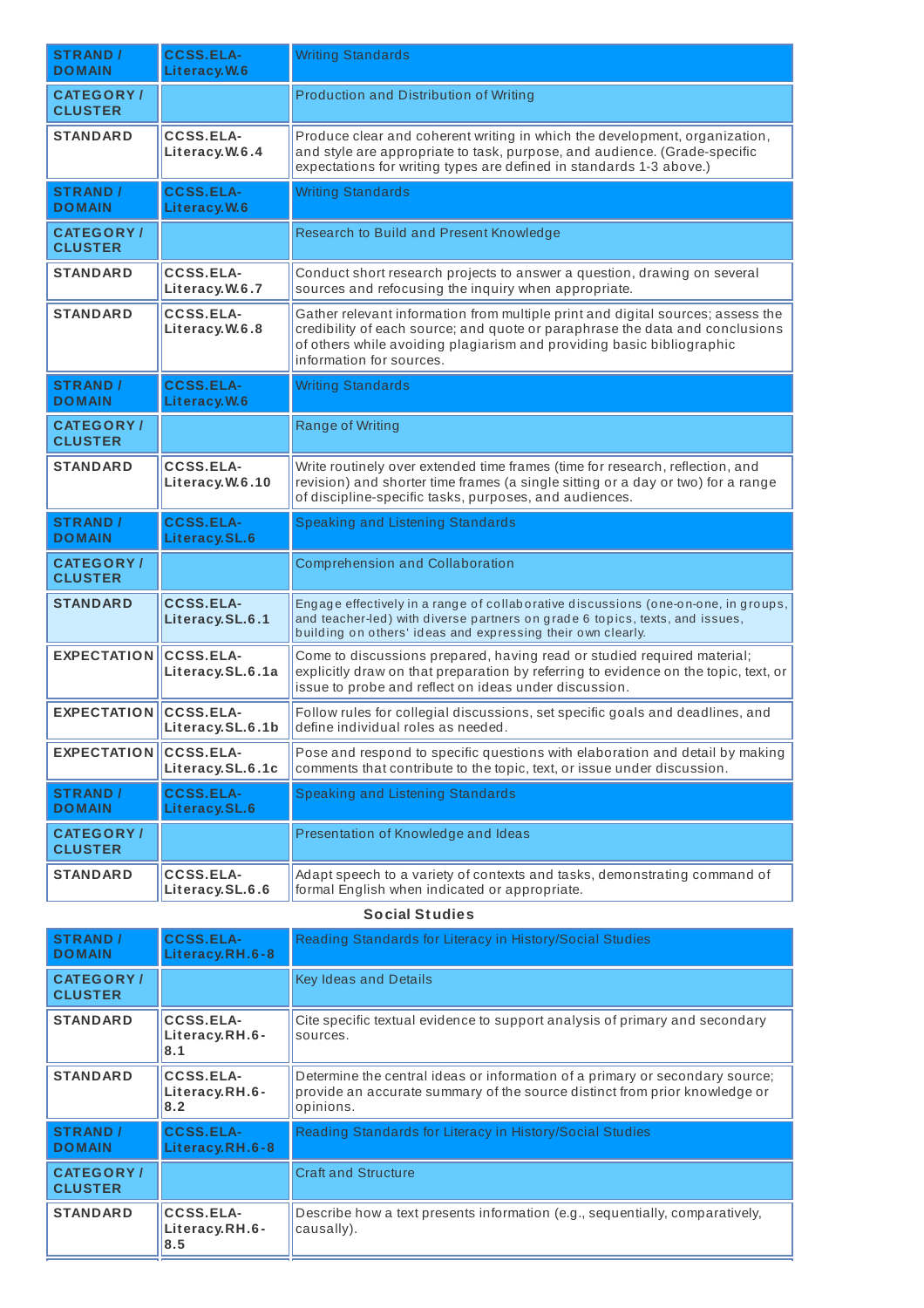| <b>STANDARD</b>                    | <b>CCSS.ELA-</b><br>Literacy.RH.6-<br>8.6                | Identify aspects of a text that reveal an author's point of view or purpose (e.g.,<br>loaded language, inclusion or avoidance of particular facts).                                                                                                                                                |
|------------------------------------|----------------------------------------------------------|----------------------------------------------------------------------------------------------------------------------------------------------------------------------------------------------------------------------------------------------------------------------------------------------------|
| <b>STRAND /</b><br><b>DOMAIN</b>   | <b>CCSS.ELA-</b><br>Literacy.RH.6-8                      | Reading Standards for Literacy in History/Social Studies                                                                                                                                                                                                                                           |
| <b>CATEGORY/</b><br><b>CLUSTER</b> |                                                          | Integration of Knowledge and Ideas                                                                                                                                                                                                                                                                 |
| <b>STANDARD</b>                    | <b>CCSS.ELA-</b><br>Literacy.RH.6-<br>8.8                | Distinguish among fact, opinion, and reasoned judgment in a text.                                                                                                                                                                                                                                  |
| <b>STANDARD</b>                    | <b>CCSS.ELA-</b><br>Literacy.RH.6-<br>8.9                | Analyze the relationship between a primary and secondary source on the<br>same topic.                                                                                                                                                                                                              |
| <b>STRAND /</b><br><b>DOMAIN</b>   | <b>CCSS.ELA-</b><br>Literacy.RH.6-8                      | Reading Standards for Literacy in History/Social Studies                                                                                                                                                                                                                                           |
| <b>CATEGORY/</b><br><b>CLUSTER</b> |                                                          | Range of Reading and Level of Text Complexity                                                                                                                                                                                                                                                      |
| <b>STANDARD</b>                    | <b>CCSS.ELA-</b><br>Literacy.RH.6-<br>8.10               | By the end of grade 8, read and comprehend history/social studies texts in the<br>grades 6-8 text complexity band independently and proficiently.                                                                                                                                                  |
| <b>STRAND /</b><br><b>DOMAIN</b>   | <b>CCSS.ELA-</b><br>Literacy.WHST.6-<br>8                | Writing Standards for Literacy in History/Social Studies                                                                                                                                                                                                                                           |
| <b>CATEGORY/</b><br><b>CLUSTER</b> |                                                          | <b>Text Types and Purposes</b>                                                                                                                                                                                                                                                                     |
| <b>STANDARD</b>                    | <b>CCSS.ELA-</b><br>Literacy.WHST.6-<br>8.1              | Write arguments focused on discipline-specific content.                                                                                                                                                                                                                                            |
| <b>EXPECTATION</b>                 | <b>CCSS.ELA-</b><br>Literacy.WHST.6-<br>8.1a             | Introduce claim(s) about a topic or issue, acknowledge and distinguish the<br>claim(s) from alternate or opposing claims, and organize the reasons and<br>evidence logically.                                                                                                                      |
| <b>EXPECTATION</b>                 | <b>CCSS.ELA-</b><br>Literacy.WHST.6-<br>8.1 <sub>b</sub> | Support claim(s) with logical reasoning and relevant, accurate data and<br>evidence that demonstrate an understanding of the topic or text, using credible<br>sources.                                                                                                                             |
| <b>EXPECTATION</b>                 | CCSS.ELA-<br>Literacy.WHST.6-<br> 8.1c                   | Use words, phrases, and clauses to create cohesion and clarify the<br>relationships among claim(s), counterclaims, reasons, and evidence.                                                                                                                                                          |
| <b>EXPECTATION</b>                 | <b>CCSS.ELA-</b><br>Literacy.WHST.6-<br>8.1d             | Establish and maintain a formal style.                                                                                                                                                                                                                                                             |
| <b>EXPECTATION</b>                 | <b>CCSS.ELA-</b><br>Literacy.WHST.6-<br>8.1e             | Provide a concluding statement or section that follows from and supports the<br>argument presented.                                                                                                                                                                                                |
| <b>STRAND /</b><br><b>DOMAIN</b>   | <b>CCSS.ELA-</b><br>Literacy.WHST.6-<br>8                | Writing Standards for Literacy in History/Social Studies                                                                                                                                                                                                                                           |
| <b>CATEGORY/</b><br><b>CLUSTER</b> |                                                          | <b>Text Types and Purposes</b>                                                                                                                                                                                                                                                                     |
| <b>STANDARD</b>                    | <b>CCSS.ELA-</b><br>Literacy.WHST.6-<br>8.2              | Write informative/explanatory texts, including the narration of historical events,<br>scientific procedures/experiments, or technical processes.                                                                                                                                                   |
| <b>EXPECTATION</b>                 | <b>CCSS.ELA-</b><br>Literacy.WHST.6-<br>8.2a             | Introduce a topic clearly, previewing what is to follow; organize ideas,<br>concepts, and information into broader categories as appropriate to achieving<br>purpose; include formatting (e.g., headings), graphics (e.g., charts, tables),<br>and multimedia when useful to aiding comprehension. |
| <b>EXPECTATION</b>                 | <b>CCSS.ELA-</b><br>Literacy.WHST.6-<br>8.2 <sub>b</sub> | Develop the topic with relevant, well-chosen facts, definitions, concrete details,<br>quotations, or other information and examples.                                                                                                                                                               |
| <b>EXPECTATION</b>                 | <b>CCSS.ELA-</b><br>Literacy.WHST.6-<br>8.2c             | Use appropriate and varied transitions to create cohesion and clarify the<br>relationships among ideas and concepts.                                                                                                                                                                               |
| <b>EXPECTATION</b>                 | <b>CCSS.ELA-</b><br>Literacy.WHST.6-<br>8.2 <sub>d</sub> | Use precise language and domain-specific vocabulary to inform about or<br>explain the topic.                                                                                                                                                                                                       |